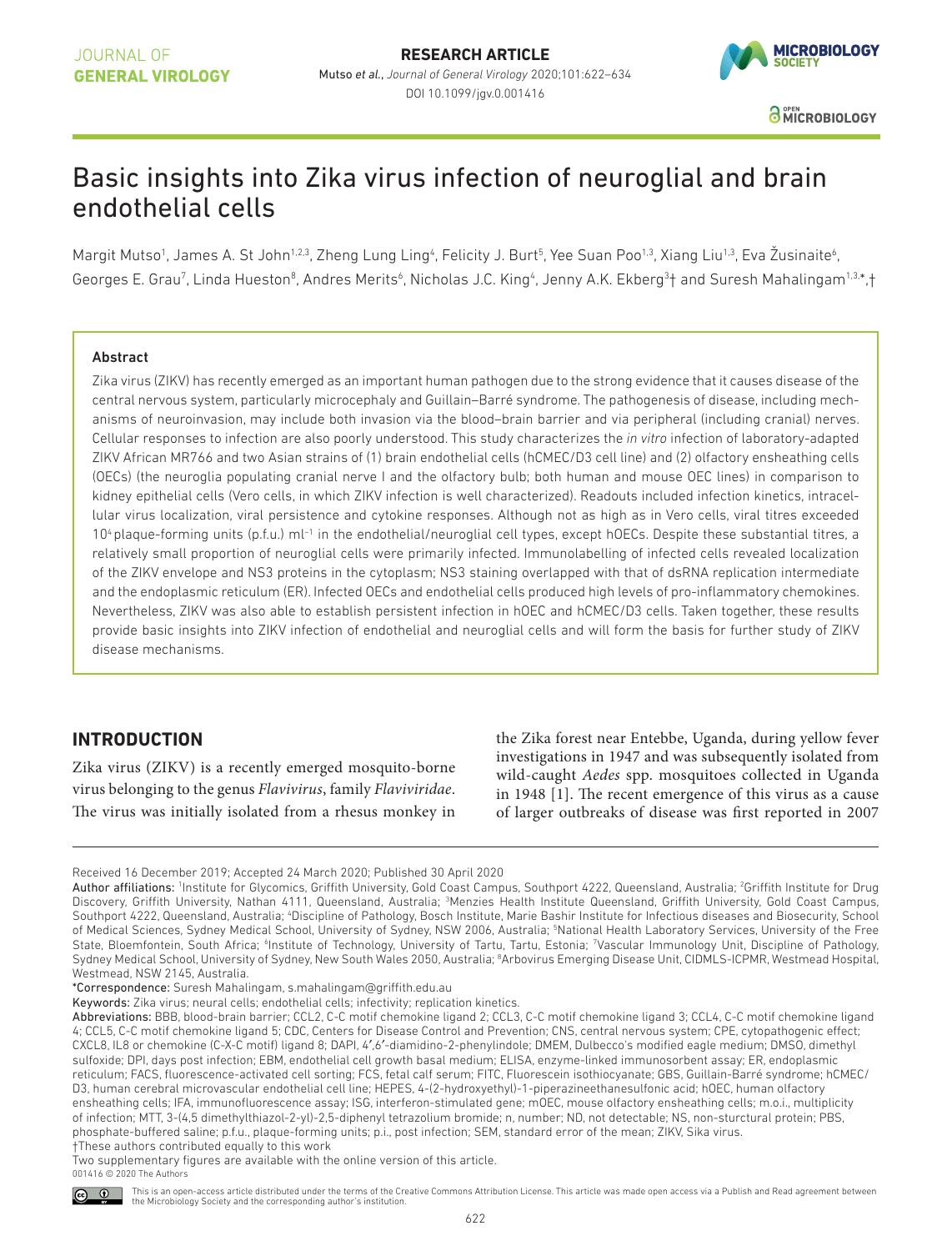when an outbreak of ZIKV was identified on Yap Island, Federated States of Micronesia, in the southwestern Pacific Ocean [2]. Three- quarters of the population of Yap Island were estimated to be infected during the outbreak, with the majority of the patients presenting with mild disease [3]. In October 2013 the virus was identified as the cause of an outbreak of dengue- like illness in French Polynesia, located in the South Pacific [4, 5]. Thousands of suspected cases of ZIKV infection were reported during the outbreak, with most patients presenting with mild disease, fever, arthralgia, maculopapular rash and conjunctivitis. During these outbreaks, an increase of neurological complications in the form of Guillain–Barré syndrome (GBS) in ZIKVinfected patients and microcephaly associated with ZIKV infection during pregnancy were noted [6, 7].

The pathogenesis of disease caused by ZIKV, including the mechanisms of neuroinvasion and host cell responses to infection, are currently not clearly delineated. The pathway by which ZIKV gains access to the central nervous system (CNS) is unknown. The mechanism of neuroinvasion may involve multiple routes, as is seen with other neurotropic flaviviruses, such as West Nile virus, for which hypotheses of both haematogenous and transneural entry have been proposed [8, 9].

Olfactory ensheathing cells (OECs), the glial cells of the primary olfactory nervous system, are found in the olfactory nerve and bulb, and have crucial roles in the regeneration of olfactory axons, which occurs throughout life. Transneuronal transmission of neurotropic virus such as rabies virus [10] has been shown to involve the olfactory system, but it remains unknown whether other neurotropic viruses such as ZIKV can enter the CNS via this path. Further, whilst it is known that OECs are highly phagocytic cells that can phagocytose microorganisms and be pathogen hosts [11–14], their roles in virus dissemination or as immunoregulatory cells in vivo are not clearly defined.

Another potential neuro-invasion model for microorganisms that has been proposed is crossing the blood– brain barrier (BBB). The BBB prevents virus circulating in blood from entering the brain. The human cerebral microvascular endothelial cell line (hCMEC/D3) is a stable, easily grown BBB cellular model used in a wide range of research areas, including passage of infectious micro- organisms across the BBB [15–19]. There are reports showing that hCMEC/D3 cells are susceptible to ZIKV infection, leading to the speculation that ZIKV has the ability to cross the BBB [18, 20].

In the present study, the permissiveness of human and mouse neuroglial cells, including OECs and hCMEC/ D3s, to ZIKV strains belonging to Asian genotypes and the highly adapted MR766 was investigated. We show that brain endothelial cells and neuroglial cells are permissive for ZIKV infection, may potentially serve as a persistent reservoir of infection, and could contribute to CNS inflammation through the production of pro- inflammatory chemokines.

# **METHodS**

### **Cells**

Immortalized mouse olfactory ensheathing cells (mOECs) [21] and human olfactory ensheathing cells (hOECs) [22] were maintained in Dulbecco's modified Eagle's medium (DMEM) with 10% foetal calf serum (FCS). Vero cells (African green monkey epithelial cells; ATCC, CCL-81) were maintained in DMEM with 10% FCS. Human brain endothelial cells (hCMEC/D3) [23] were maintained in endothelial cell growth basal medium (EBM-2 medium) with 5% FCS, 1.4 µm hydrocortisone, 5 μg ml−1 ascorbic acid, 1 % chemically defined lipid concentrate, 10 mM HEPES and 1 ng ml−1 basic fibroblast growth factor. All cells were cultured at 37 °C in a humidified atmosphere of 5%  $CO<sub>2</sub>$  and were passaged at 2-day intervals after attaining 70–75% confluency.

## **Virus**

Three ZIKV strains were used. (i) MR766 (Uganda), an African genotype, is a rhesus monkey origin virus isolate from the Centers for Disease Control and Prevention (CDC), which is strongly adapted to mice. While MR766 does not represent the natural African lineage due to it being highly adapted, it nevertheless has been used in many other studies, thus allowing a good comparison with those studies. (ii) BeH89015, an Asian genotype, derived from an infectious clone based on the sequence of the Brazilian strain [24]. (iii) PRVABC59, an Asian genotype, is a human isolate from a Puerto Rico patient [25] and was kindly provided by Dr Jill Carr, Flinders University, Australia. These viruses were propagated and plaque- titred in Vero cells.

## **Plaque assay**

Viral titres were determined by plaque assay on Vero cells. Briefly, Vero cells were seeded in 12- well plates. Tenfold dilutions of each virus stock were prepared in culture medium and 100 ul of each dilution was added to the cells. Cells were incubated with virus dilution for 1 h at 37 °C and then the inoculum was removed and the cells were overlaid with 1 ml of DMEM supplemented with 2 % FCS containing 0.8 % carboxymethyl cellulose (Sigma Life Science). Cells were incubated at 37 °C for 6 days prior to staining with crystal violet fixing solution (0.1% crystal violet in 20% ethanol and 3.7 % formaldehyde). Plaques were counted and the virus titre expressed as plaque-forming units (p.f.u.) ml<sup>-1</sup>. All multiplicity of infection (m.o.i.) values used in subsequent experiments were calculated based on virus titres in Vero cells.

#### **Growth curve analysis**

Multistep growth curves were performed using mOEC, hOEC, hCMEC/D3 and Vero cell lines. Briefly, 10<sup>5</sup> cells were seeded in 12- well plates and infected with ZIKV at an m.o.i. of 0.1 in serum- free media. Cells were incubated for 1 h, the inoculum was removed and the cells were washed twice with phosphate-buffered saline (PBS). The cells were overlaid with 0.5 ml of complete media and incubated at 37 °C. Cell culture media were collected at 0, 0.5, 1, 2, 3, 4, 5 and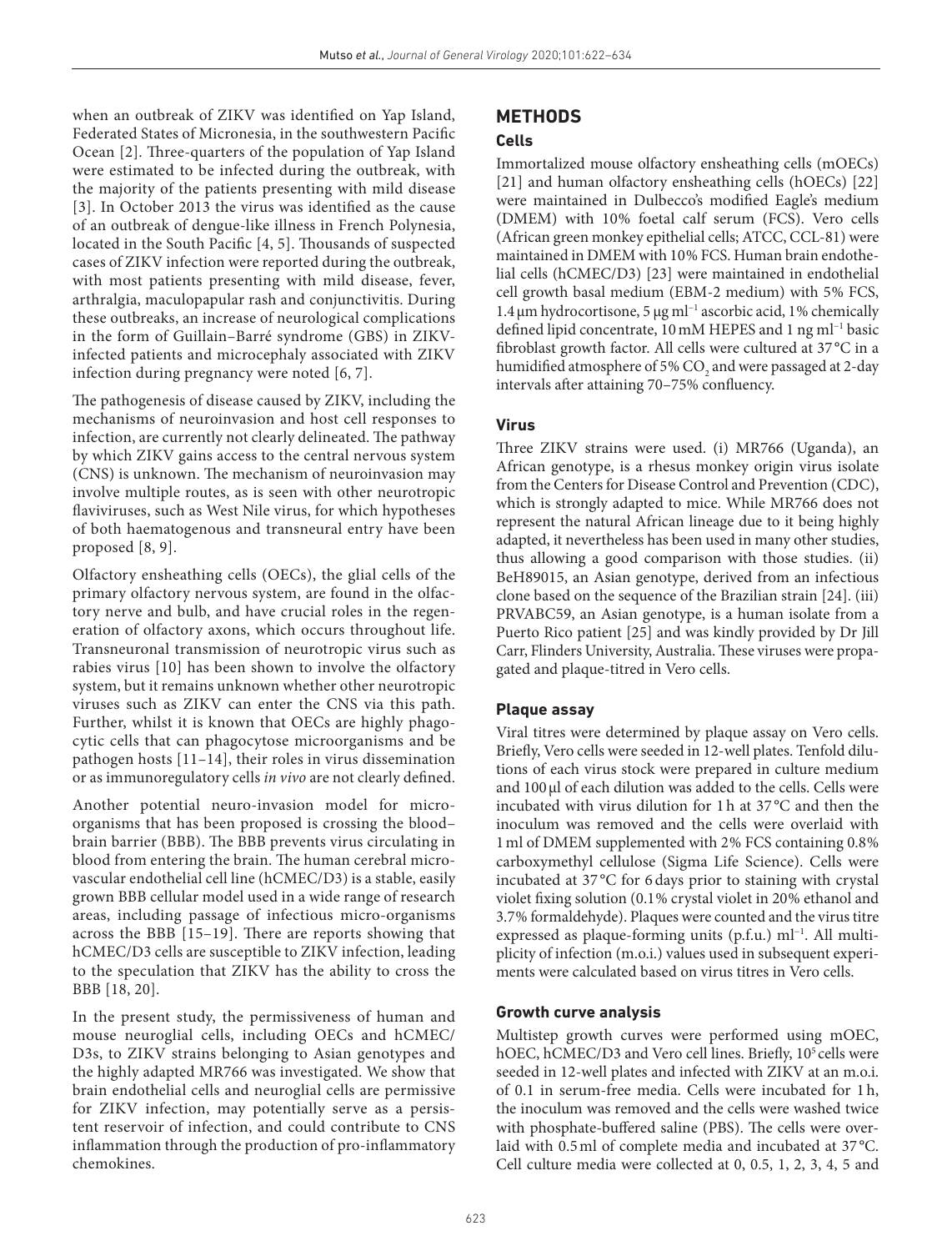6 days post- infection (p.i.). At each time point, all media were removed and replaced with fresh medium. Virus titres were determined by plaque assay.

#### **Immunofluorescence microscopy**

Cells were cultured on glass coverslips, infected at an m.o.i. of 1 in serum- free medium for 1 h, washed once with PBS and covered with complete growth medium. Mock-infected cells were used as controls. At indicated time points, the cells were washed with PBS, fixed with 4% paraformaldehyde and permeabilized with 0.1 % Triton X-100 for 2 min at room temperature. Fixed cells were washed with PBS and blocked with 5% FCS in PBS. Cells were immunolabelled using the following primary antibodies: rabbit anti-NS3 (obtained in- house) at 1 : 5000 dilution [24], mouse anti- flavivirus group antigen antibody, clone D1-4G2-4-15 (Millipore, USA), monoclonal anti-dsRNA antibody (English and Scientific Consulting; Szirak, Hungary) or Golgi marker mouse anti- 58k (Abcam, USA) at 1:200 dilution for 1h or PDI-FITC (Thermo Fisher, USA). Following the removal of primary antibodies, cells were washed and treated with the respective anti-rabbit/mouse Alexa-568/488/647-conjugated goat antibodies (Life Technologies); 4′,6′-diamidino-2- phenylindole (DAPI) (Life Technologies) was used to counterstain nuclei. Slides were mounted using SlowFade Gold reagent. Immunofluorescence images were obtained and analysed using a Nikon A1R+ confocal microscope. Images were analysed using Imaris software.

## **Viral infectivity**

To determine the infectivity of ZIKV in the selected cell lines, confluent monolayers of each cell type were infected at an m.o.i. of 1. Samples were harvested at 16h post-infection (p.i.) and stained with LIVE/DEAD cell viability dye (Life Technologies). Cells were fixed in 1% paraformaldehyde in PBS at room temperature for 15 min, washed twice with FACS buffer (PBS with 2% FBS) and permeabilized using 0.2 % Tween 20 in FACS buffer for 15 min at 37 °C. Cells were labelled with rabbit anti- NS3 primary antibody, diluted 1 : 5000 in 0.1 % Tween 20 in FACS buffer (diluent) for 30 min on ice and washed twice in diluent. The primary antibody was detected using anti-rabbit Alexa 568 antibody in 0.1% Tween 20 in FACS buffer. Samples were examined using the BD LSR Fortessa Cell Analyser and the resulting data were analysed with FlowJo software. The live and NS3- positive population of each cell line was determined and used as an indication of the efficiency of viral infection.

#### **Cell viability assay**

The viability of infected cells was determined using a cell proliferation assay (MTT, Sigma- Aldrich, USA). Briefly, 96- well plates were seeded with 5×10<sup>4</sup> cells per well. The cells were infected with MR766 or BeH819015 strain at an m.o.i. of 1. After 1 h the media was replaced with 200 µl of complete medium. At 1, 3, 5 or 10 days p.i. 20 µl of MTT reagent (5 mg ml−1 in PBS) was added into each well; cells were incubated for 2 to 4 h until a purple precipitate become visible.

The medium was removed, the precipitates were dissolved by adding 100 µl of DMSO and absorbance was measured at 560 nm.

#### **Generation of persistently infected cells, detection of virion production and effect of ZIKV on cell proliferation**

Mouse and human OECs and hCMEC/D3 cells were infected as described above. Infected cultures were maintained for 2 months, with 1:5 dilution of the culture when reaching 70–80 % confluency. The cell lines obtained using this procedure are referred to as mOEC\_MR766, hOEC\_ MR766, hCMEC/D3\_MR766, mOEC\_BeH819015, hOEC\_ BeH819015, hCMEC/D3\_BeH819015, mOEC\_PRVABC59, hOEC\_PRVABC59 and hCMEC/D3\_PRVABC59. To analyse the presence of ZIKV RNA in mOEC\_MR766, hOEC\_ MR766, hCMEC/D3\_MR766, mOEC\_BeH819015, hOEC\_ BeH819015, hCMEC/D3\_BeH819015, mOEC\_PRVABC59, hOEC\_PRVABC59 and hCMEC/D3\_PRVABC59 cells, the cells were seeded in six- well plates at a density of approximately 10<sup>5</sup> cells/well. After 24 h incubation, cells were washed twice with PBS and replaced with 2 ml of fresh media. After another 24 h incubation cells were collected and total RNA was extracted for determination of virus genome copy number. To analyse the growth of ZIKV- infected cells, hOEC, hOEC\_MR766, hOEC\_PRVABC59, hCMEC/D3, hCMEC/ D3\_MR766 and hCMEC/D3\_PRVABC59 cells were seeded in six- well plates at a density of 50 000 cells/well. Day 1, 3 and 5 post- seeding total cell numbers in the well were counted using the standard haemocytometer cell counting method according to protocol. Briefly, cells were trypsinized and collected into 1 ml medium to obtain a cell suspension. Fifty microlitres of cell suspension was mixed with 50 µl of 0.4% trypan blue solution and was applied into the haemocytometer chamber. The total cell number was counted using the following formula: cells/ml=(total cells counted/number of boxes counted)×dilution factor×10 000×total sample volume.

#### **RnA extraction and quantitative reversetranscription PCR (RT-qPCR)**

Total RNA were extracted from persistently infected cells using the RNeasy kit (Qiagen, Germany) according to the manufacturer's protocol. The obtained RNA was reversetranscribed using random nanomer primers and Moloney murine leukaemia virus reverse transcriptase (Sigma-Aldrich). Serial dilutions of pCCI-SP6 ZIKV plasmid [24] were used to generate a gene copy standard curve. Viral genome copy number was determined by RT- qPCR using SsoAdvanced universal probes supermix (Bio-Rad) in a 12.5 µl reaction and primers targeting the NS5 region (MR766, 5'AAATACACATACCAAAACAAAGTGGT and 5'TCCACTCCCTCTCTGGTGTTG) or envelope region (PRVABC59 and BeH918015, 5′ AGATGTCGGCCCTG-GAGTTC and 5′ TTGCCACACCGTCCTTGAGG). All reactions were performed in 96- well plates using a Bio- Rad CFX96 Touch real- time PCR detection system. The samples were amplified using the following conditions: 95 °C for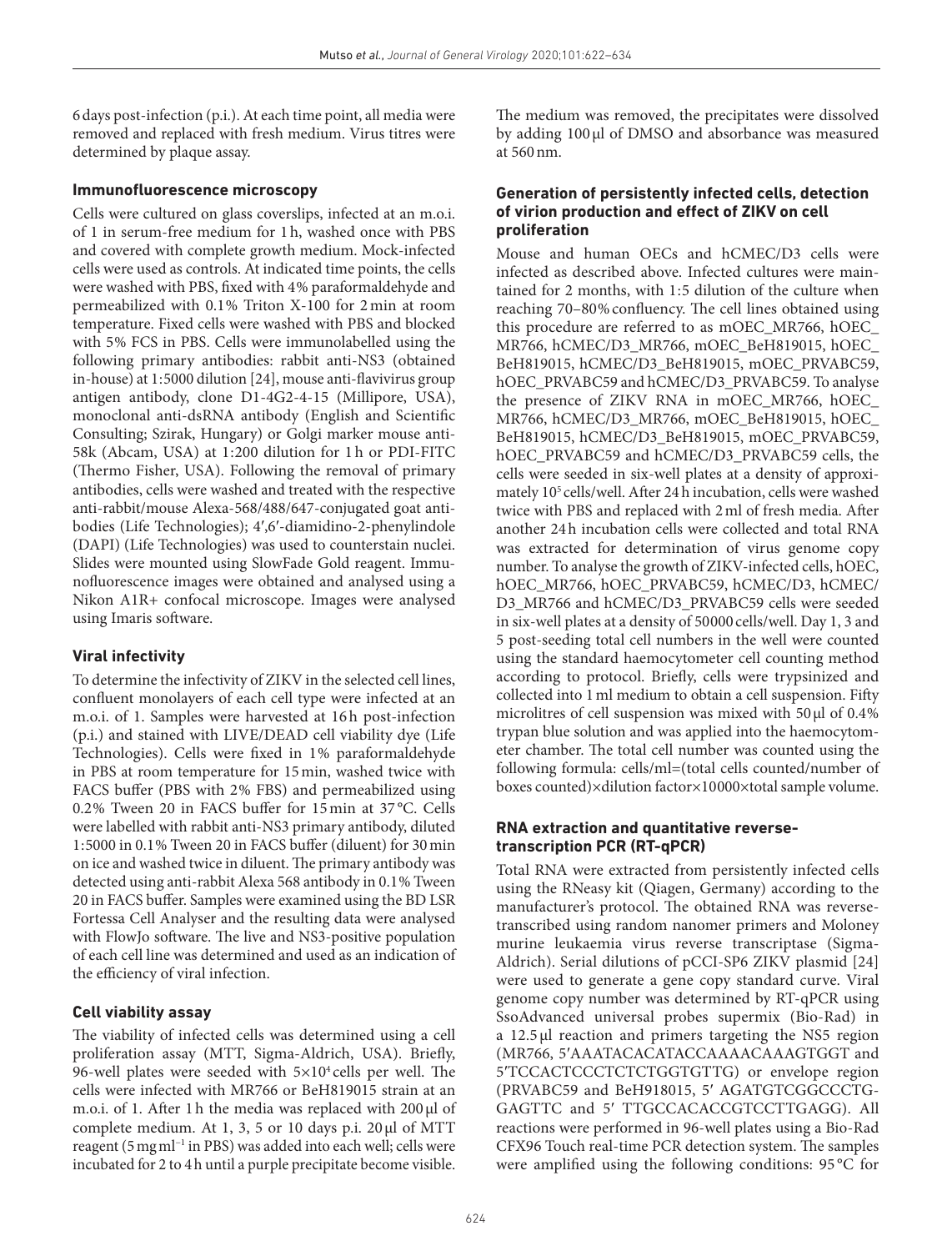15 min, and 40 cycles of 94 °C for 15 s, 55 °C for 30 s and 72 °C for 30 s. A dissociation curve was acquired using CFX Manager software and used to determine the specificity of the amplified products. The copy numbers of the amplified products were interpolated from the standard curve using GraphPad Prism software.

### **Cytokine assay**

Media collected from infected hOEC and hCMEC/D3 cells were assessed for CCL2, CCL3, CCL4, CCL5 and CXCL8 using enzyme-linked immunosorbent assay (ELISA) (R and D Systems) as specified by the manufacturer.

#### **Statistical analysis**

All statistical analyses were performed with GraphPad Prism software. Statistical differences were analysed using two-way analysis of variance (ANOVA) with Bonferroni's post hoc and one- way ANOVA with a Tukey's post hoc test.

# **RESuLTS**

#### **ZIKV strains replicate in brain endothelial and neuroglial cells**

To characterize infection by different ZIKV strains (MR766, PRVABC59 and BeH819015), brain endothelial cells (hCMEC/D3) and neuroglial olfactory ensheathing cells (hOEC and mOEC) were infected at an m.o.i. of 0.1. Vero cells, for which ZIKV infection is well characterized, were used as a positive control. Although not reaching titres as high as those in Vero cells (Fig. 1a; peaked ~10<sup>7</sup> p.f.u. ml<sup>−1</sup> at 3 days p.i.), all ZIKV strains replicated in brain endothelial cells and neuroglial cells, with the highest titres being observed in hCMEC/D3 (Fig. 1b; peaked ~10<sup>6</sup> p.f.u. ml<sup>-1</sup> at 6 days p.i.) followed by mOEC (Fig. 1c; peaked around  $10^5$  p.f.u. ml<sup>-1</sup> at 2 days p.i.). In hOEC cells, titres clearly above the detection limit were only observed for the MR776 strain (Fig. 1d; peaked ~10<sup>4</sup> p.f.u. ml<sup>-1</sup> at 2 days p.i.). These observations show that both African and Asian ZIKV strains are able to infect and replicate in neuroglial and brain endothelial cells.

With the exception of mOEC cells, MR766 appeared to be the fastest replicating ZIKV strain, with titres that were consistently higher at 2 days p.i. compared to PRVABC59 and BeH819015(Fig. 1a,b d). Consistent with this observation, MR766 also induced more prominent cytopathic effect (CPE) in Vero cells than BeH819015: the viability of MR766-infected cells was reduced to  $\sim$ 25% by 3 days p.i., while, in contrast, the viability of BeH819015- infected cells remained at >60 % even at 5 days p.i. (Fig. 2a, b). In contrast to Vero cells, both MR766 and BeH819015 strains had no significant effect on the viability of neuroglial or brain endothelial cells (Fig. 2a, b). Combined, these findings suggest that neuroglial and brain endothelial cells may harbour an intrinsic mechanism of suppressing or controlling infection, viral replication and virus- induced cytotoxicity.

## **Low efficiency of ZIKV infection in neuroglial and endothelial cells**

We next determined ZIKV infection efficiency in different neuroglial cell lines by detecting the percentage of cells that were positive for ZIKV non-structural protein 3 (NS3). The viral growth curve revealed that in Vero cells the release of new viral particles only occurred after 12 h p.i. (Fig. S1, available in the online version of this article) and the highest levels of NS3 were observed at 18–24 h p.i. (Fig. 3). Therefore, infected hOEC and hCMEC/D3 cells were harvested at 16 h p.i.; at this time point only primarily infected cells had detectable expression of NS3. Flow cytometry revealed that the infection efficiency of all ZIKV strains in the neuroglial cells (hOEC) and endothelial cells (hCMEC/D3) was much lower than could be counted from the m.o.i. calculated based on titres obtained using Vero cells. Unlike in the growth curve experiment (Fig. 1d), all three strains performed similarly in hOEC cells and infected approximately 3 % of the total cell numbers (Fig. 4). Interestingly, in hCMEC/ D3 cells both Asian strains showed significantly higher infectivity (~3 % infected cells) compared to the MR766 strain (~0.5 % of infected cells). These results clearly show a much lower susceptibility to virus infection in neuroglial and brain endothelial cells compared to non- neural Vero cells; this finding is consistent with the observed lower growth efficiency (Fig. 1). Furthermore, there is no clear correlation between efficiency of infection and efficiency of replication (virion production) in neuroglial and brain endothelial cells. Thus, MR766 has the lowest infection efficiency in hCMEC/D3 cells (Fig. 4) and yet it produced more virions than any of the Asian strains (Fig. 1b). These data, again, may also suggest that intrinsic mechanism(s) responsible for reduced viral entry or/and replication and/ or virion formation/release are present in neuroglial and endothelial cells.

#### **ZIKV envelope protein, nS3 and dsRnAs are localized in ER membranes**

To study the intracellular localization of ZIKV NS3 and envelope proteins, ZIKV-infected Vero cells were examined by immunofluorescence assay (IFA). Viral proteins were visualized at 8, 12, 18, 24, 48 and 72 h p.i. (Fig. 3). At 12 h p.i., the NS3 and envelope proteins were distributed evenly in the cell cytoplasm. The highest levels of envelope and NS3 protein were detected at 18 h p.i. and 24 h p.i. At these time points, localization of both NS3 and envelope protein appeared to be in cytoplasmic membranes that may represent endoplasmic reticulum (ER) and/or Golgi apparatus. NS3, albeit at reduced levels, was also detected at both 48 and 72 h p.i (Fig. 3). At 72 h, there were signs of cell death (Fig. 3), an observation consistent with the results from the viability assay (Fig. 2).

Next, hCMEC/D3 cells infected with different ZIKV isolates were examined by IFA at 24 h p.i. using antibodies against Golgi apparatus (65K protein), ER membranes (PDI), NS3 and dsRNA that served as a marker for viral RNA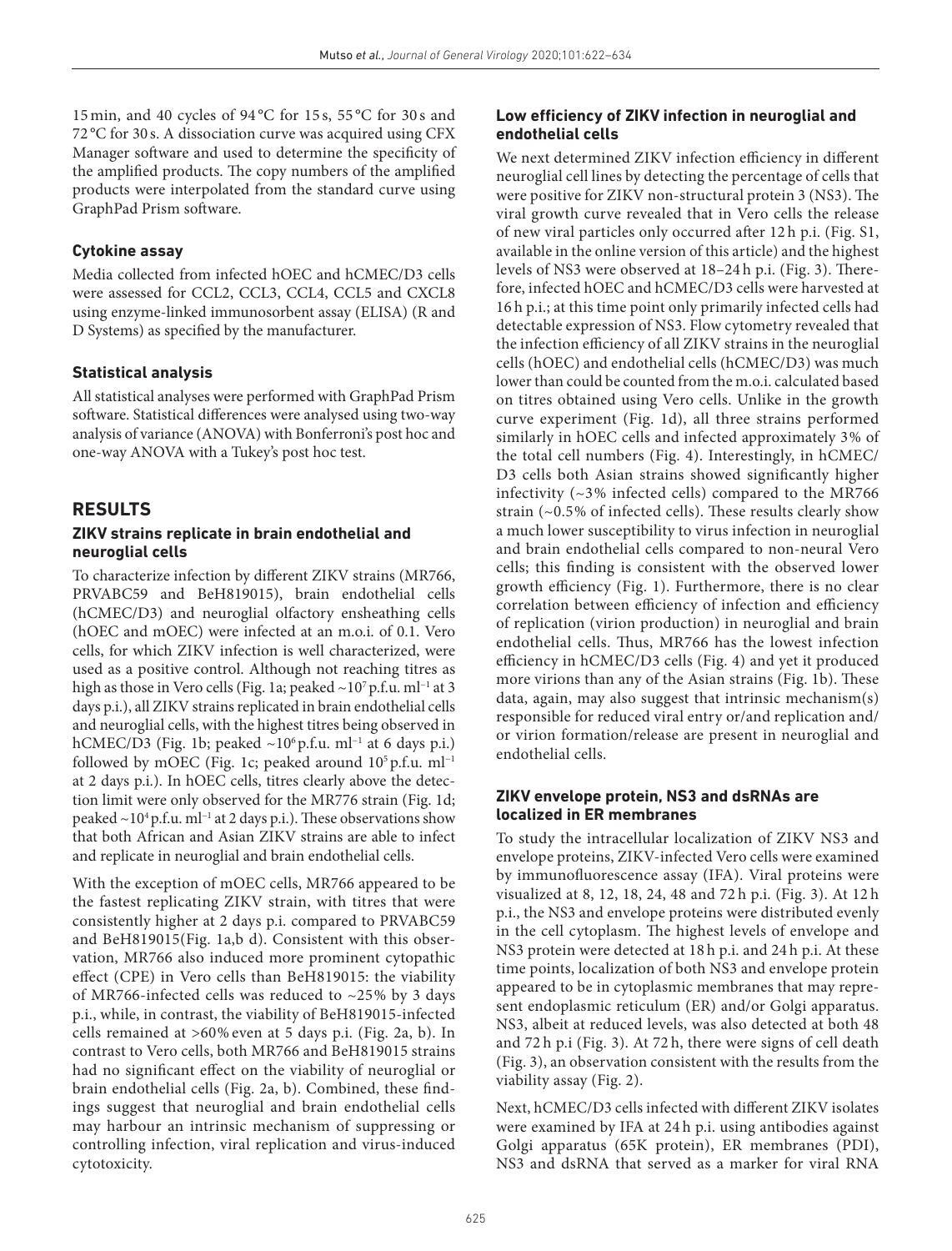

Fig. 1. ZIKV replication in non-neural and neuroglial cells. Multistep growth curves of ZIKV (m.o.i. 0.1) in (a) kidney epithelial (Vero) cells, (b) brain endothelial cells (hCMEC/D3), (c) mouse neuroglia cells (mOEC) and (d) human neuroglia (hOEC) cells. Virus titres were determined using plaque assay. For each time point, the mean±sem (*n*=7) is presented. Data were derived from three independent experiments. The dotted line indicates the detection limit of the assay (30 p.f.u. ml<sup>-1</sup>). The 0.5 h time point for PRVABC59 was below the limit of detection.

replication. Consistent with previous observations NS3 was localized in the cytoplasm (Fig. 5a, b). The widespread punctate staining pattern of dsRNA overlapped in some areas with NS3 staining and showed clear co- localization with ER membrane (Fig. 5b), a site of likely localization of ZIKV replication complexes. Overlap of NS3 was also observed with Golgi marker, but not to the same extent as for ER marker (Fig. 5a). The IFA results obtained for ZIKV infected Vero, hOEC and mOEC cells (Fig. S2) were almost identical to those obtained for hCMEC/D3 cells (Fig. 5).

#### **hCMEC/d3, hoEC and moEC cells can be persistently infected by different ZIKV strains**

To examine the virus persistence in neuroglia and human brain endothelial cell cultures, the viral RNA copy numbers in hCMEC/D3, hOEC and mOEC cells infected with MR766, PRVABC59 and BeH819015 for 2 months were quantified using RT- qPCR (Fig. 6). The viral genome copy numbers were high in MR766- and PRVABC59-infected hCMEC/D3 and hOEC cells. For BeH819015 the viral copy number was only high in hCMEC/D3 cells. BeH819015 was also detected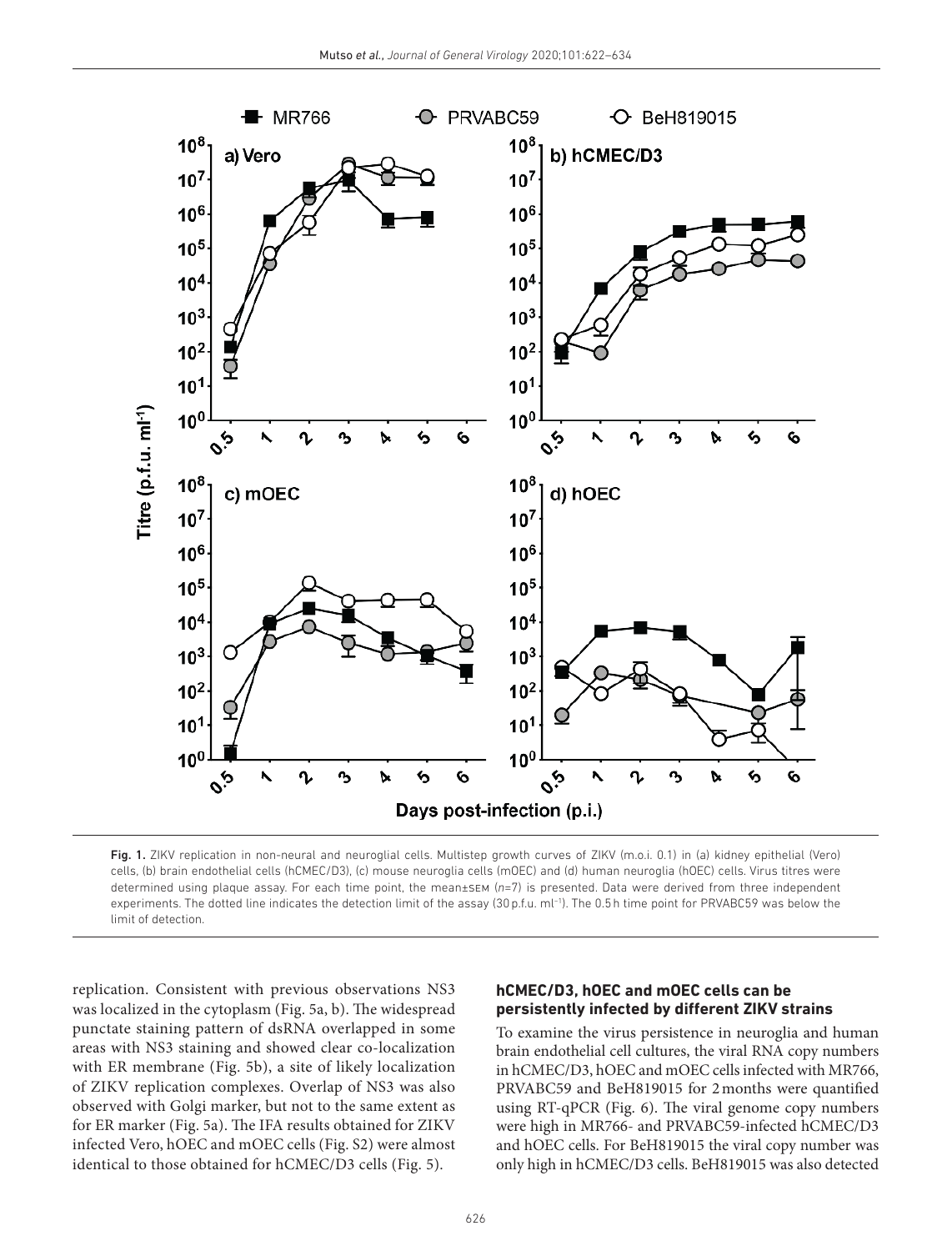

Fig. 2. Viability of ZIKV-infected cells. Vero, mOEC, hOEC and hCMEC/D3 cell lines were infected at an m.o.i. of 1 with (a) ZIKV MR766 or (b) BeH819015 or were mock-infected. At 1, 3, 5 and 10 days p.i. cell viability was determined by MTT assay. The obtained values were normalized to mock- infected cells (set as 1). Each bar represents the mean±sem of two independent experiments performed in triplicate. ND, not detectable; \*\*\*P<0.001. The viability of infected cells was compared to that of uninfected cells using two-way ANOVA with Bonferroni's post-test (n=6).

in mOEC cells, albeit at low levels. Release of infectious virions was only detected for hCMEC/D3 infected with any of the ZIKV strains (data not shown). These data indicated that all three cell lines can become persistently infected. Furthermore, at least hCMEC/D3 cell line produced ZIKV virions after 2 months of infection. Analysis of the percentage of NS3- positive cells using staining with anti- NS3 antibody and FACS analysis revealed that NS3 levels were only above the detection limit in some of the cells; the percentage of NS3 positive cells showed large variation (from 2–58 %) depending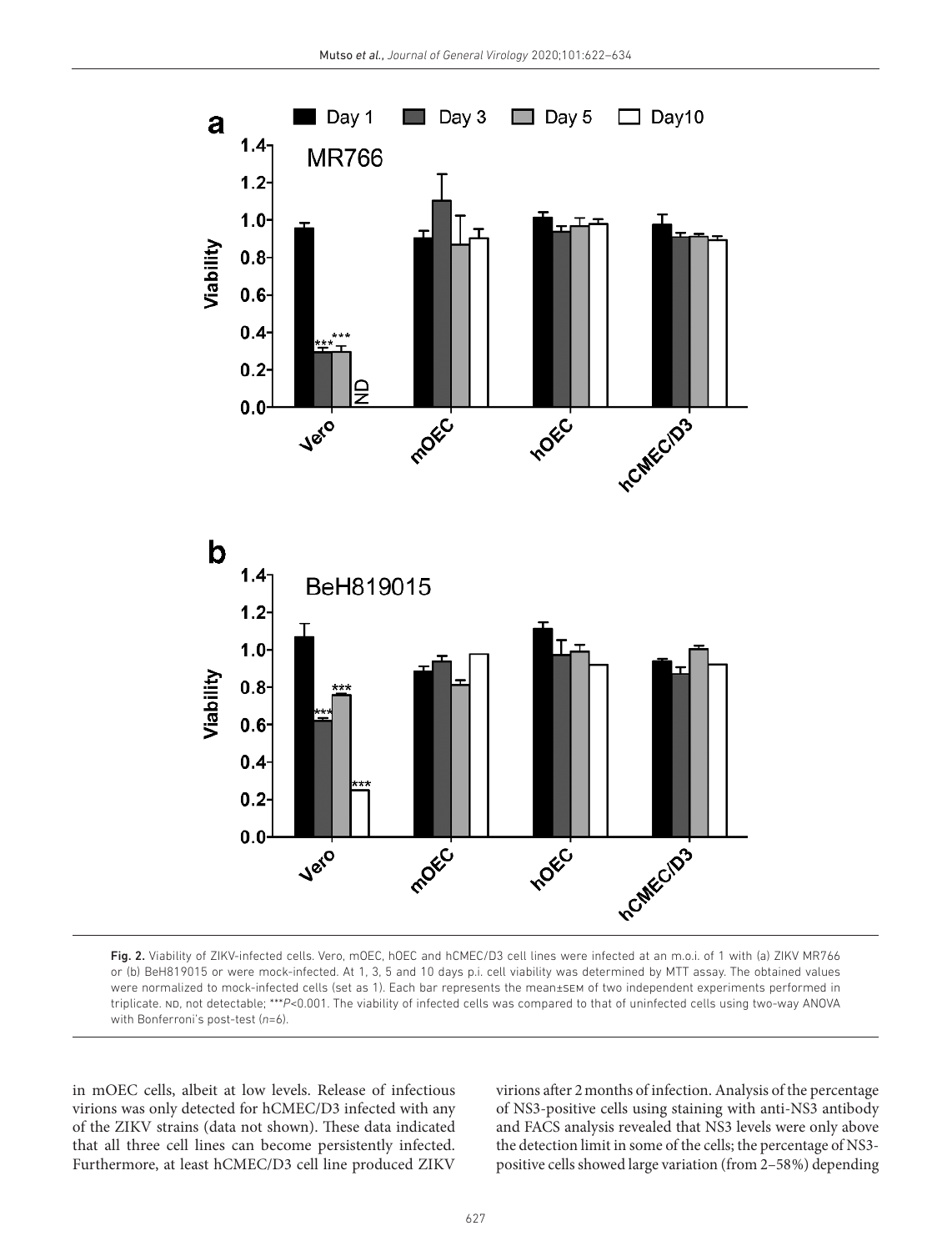

Fig. 3. Localization of ZIKV proteins in infected cells. Vero cells were infected with ZIKV MR766 at an m.o.i. of 1. At 8, 12, 16, 24, 48 and 72 h p.i. cells were fixed and analysed using an immunofluorescent assay for the localization of envelope protein (green) and NS3 (red). DAPI (blue) was used to counterstain nuclei. The scale bars represent 10 µm.

on cell line and clone. A correlation between virus titre and the percentage of NS3- positive cells in the culture was also observed. These data indicate that cells do not harbour ZIKV in a uniform manner in persistently infected cultures and contain a variable percentage of cells in which the presence of ZIKV cannot be revealed.

#### **ZIKV persistent infection leads to reduced cell proliferation in hCMEC/D3 cells**

MTT assays did not reveal any cytotoxic effect of ZIKV acute infection in brain endothelial and neuroglial cells (Fig. 2).



Fig. 4. ZIKV infectivity in hOEC and hCMEC/D3 cells. hOEC and hCMEC/ D3 cells were infected with ZIKV at an m.o.i. of 1 (calculation based on titre from Vero cells). The cells were harvested at 16 h p.i. and ZIKV NS3 expression was measured by staining with anti-NS3 antibody and FACS analysis. At least 100 000 events were captured per sample. Each bar represents the mean±sem of two independent experiments performed in triplicate. \**P*<0.01.

Interestingly, all these cells still produced infectious virions, in some cases even at 6 days p.i. (Fig. 1b–d), and, at least in the case of hCMEC/D3 cells, continued to do so 2 months later. To understand the effect of ZIKV persistence in these cells, we compared the proliferation of hCMEC/D3 and hOEC cells that had been preinfected for 2 months with ZIKV-MR766 or ZIKV- PRVABC59 with the growth of the same type of uninfected cells over a 5 day period. It was found that the proliferation of hCMEC/D3 cell lines infected with either ZIKV strain was clearly lower than that of uninfected cells, and the differences become prominent at day 3 and further increased by day 5 after the cells had been seeded (Fig. 7a). Similarly, the proliferation of hOEC\_MR766 cells was slow. In addition, these cells exhibited poor attachment, with the result being a loss of  $~50\%$  of cells observed by day 1. In contrast, persistent infection of hOEC cells by PRVABC59 had no detectable effect on cell proliferation (Fig. 7b).

#### **Chemokine levels in ZIKV-infected cells**

Pro- inflammatory chemokines were determined in hCMEC/ D3 and hOEC cell cultures infected with ZIKV MR766 and PRVABC59 at an m.o.i. of 1. At 24h p.i. cell culture media were collected, clarified by centrifugation and used for the detection of CCL2, CCL3, CCL4, CCL5 and CXCL8 using ELISA. All chemokines were significantly upregulated in the samples from infected cultures compared to mock-infected cultures (Fig. 8). In particular, all these chemokines were produced at slightly higher levels in MR766-infected cells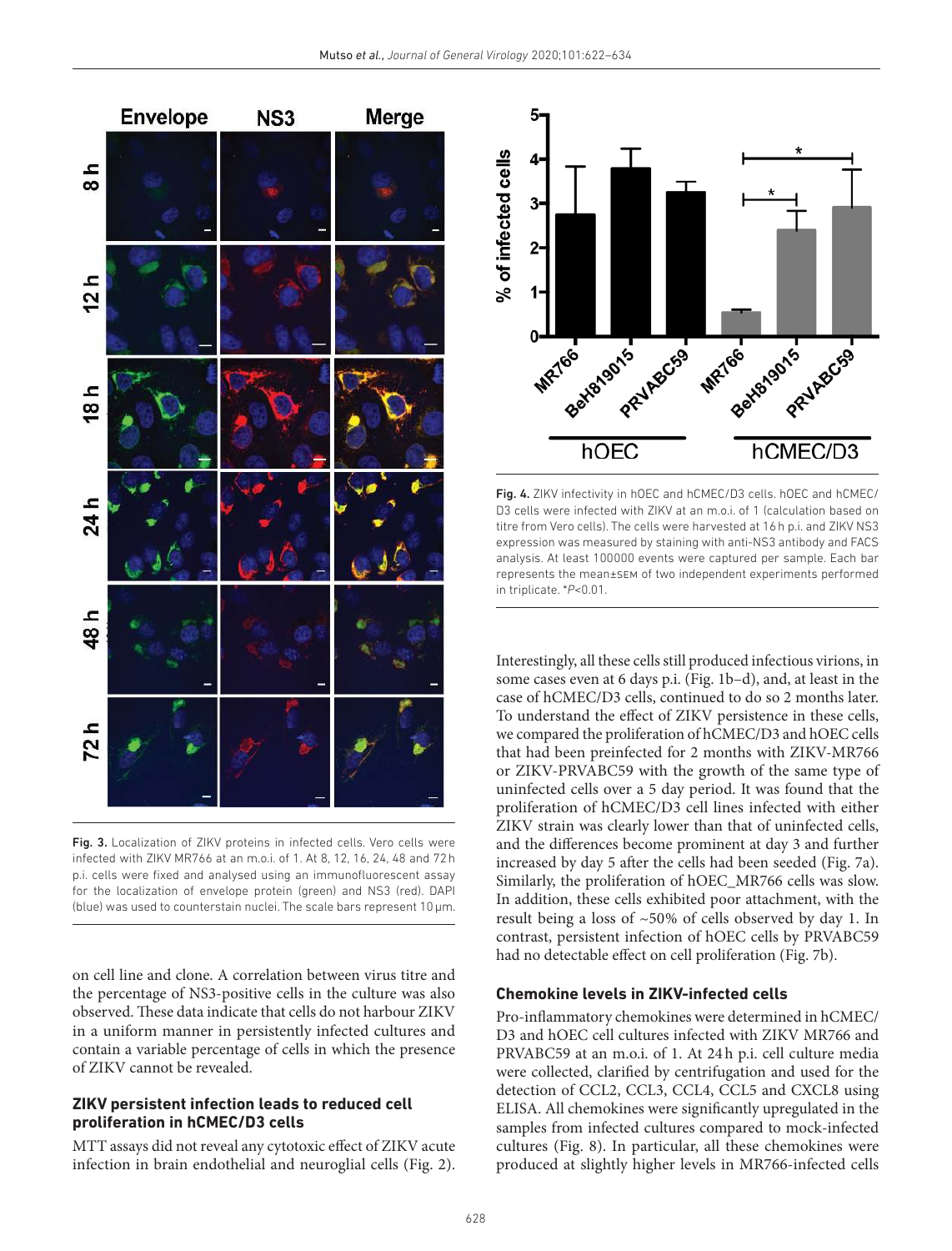



Fig. 5. Localization of NS3 and dsRNA in ZIKV-infected hCMEC/D3 cells. hCMEC/D3 cells were infected with different strains of ZIKV at an m.o.i. of 1 for 24 h. (a) Cells were stained with antibodies against ER marker (green), ZIKV NS3 (red) and Golgi marker (silver). Nuclei were counterstained with DAPI (blue). (b) Cells were stained with antibodies against endoplasmic ER marker (green), ZIKV NS3 (red) and dsRNA (silver). Nuclei were counterstained with DAPI (blue). Scale bar is 10 µm.

compared to cells infected with PRVABC59; however, these differences did not reach statistical significance.

# **dISCuSSIon**

The recent outbreak of ZIKV associated with neurological complications and microcephaly in newborns has stimulated a significant amount of research to investigate cell tropism, to develop suitable in vitro and in vivo models and to understand the mechanisms of ZIKV- induced pathology. Both Asian and African strains of ZIKV have been shown to replicate in a variety of human cell types, including epidermal, neural and placental cells, although there are differences in replication efficiencies, the type of cellular immune response induced and the induction of apoptosis and autophagy [26–32]. The African strain MR766 is very heavily adapted for mouse neurons and multiple studies confirm a higher infectivity and replication rate for MR766 using in vitro models compared to strains belonging to Asian genotype.

A direct in vitro comparison of the infectivity of neural stem cells and cellular responses induced by strains belonging to African and Asian genotypes suggested that the African strain had a higher infection rate and induced stronger anti-viral responses compared with the strain belonging to the Asian genotype [33]. Although neurological complications have been more evident with the recent outbreak of ZIKV in South America, caused by the Asian genotype, it is unclear if there are strain differences in neuropathology and it is possible that the disease associated with strains of African genotype are less frequently confirmed and characterized. In the present study, the permissiveness of human and mouse OEC and hCMEC/ D3 cells to African MR766 and Asian ZIKV, the kinetics of viral growth, the localization of virus proteins and dsRNA in the neural cells, and ZIKV persistence as well as cytokine responses were investigated.

As expected, Vero cells supported high levels of viral replication. However, ZIKV also replicated very efficiently in hCMEC/D3 cells, which is in accordance with other studies [18, 20]. It is suggested that this efficient ZIKV replication in endothelial cells is due to the specific receptor AXL present in these cells [20] and that a potential mechanism for ZIKV invasion of the CNS via the BBB involves affecting brain capillary permeability [18].

ZIKV infection and replication has previously been shown for neuroglia within the CNS radial glia [34], myelinating oligodendrocytes [35] and astrocytes [36], but never for OECs, the neuroglia of the primary olfactory nervous system. OECs surround and support the axons of olfactory sensory neurons as they extend from the olfactory mucosa into the olfactory bulb in the brain, forming the olfactory nerve. OECs are also present in the outer layer of the olfactory bulb termed the nerve fibre layer, where they are thought to mediate the organization of primary olfactory axons to their correct bulbar targets [37–40]. The olfactory nerve is a route by which certain bacteria and viruses can reach the brain [14, 41–43]. Thus, OECs provide a potential route for access of pathogens and consequently have also been shown to be the main innate immune cells in the olfactory nerve [11]. In this study, we clearly showed the permissiveness of this cell type to support ZIKV infection. Compared to Vero or hCMEC/D3, viral titres were lower in hOEC and mOEC, suggesting reduced replication efficiency in these cells.

Despite the detection of reasonably high viral titres in the growth medium of neuroglial cells, the FACS analysis of infected cells suggested that only a small percentage of the cells contained detectable amounts of ZIKV NS3. Nevertheless, IFA using antibody against dsRNA, a marker for viral genome replication, confirmed the permissiveness of the cell lines for ZIKV RNA replication. The localization of NS3 in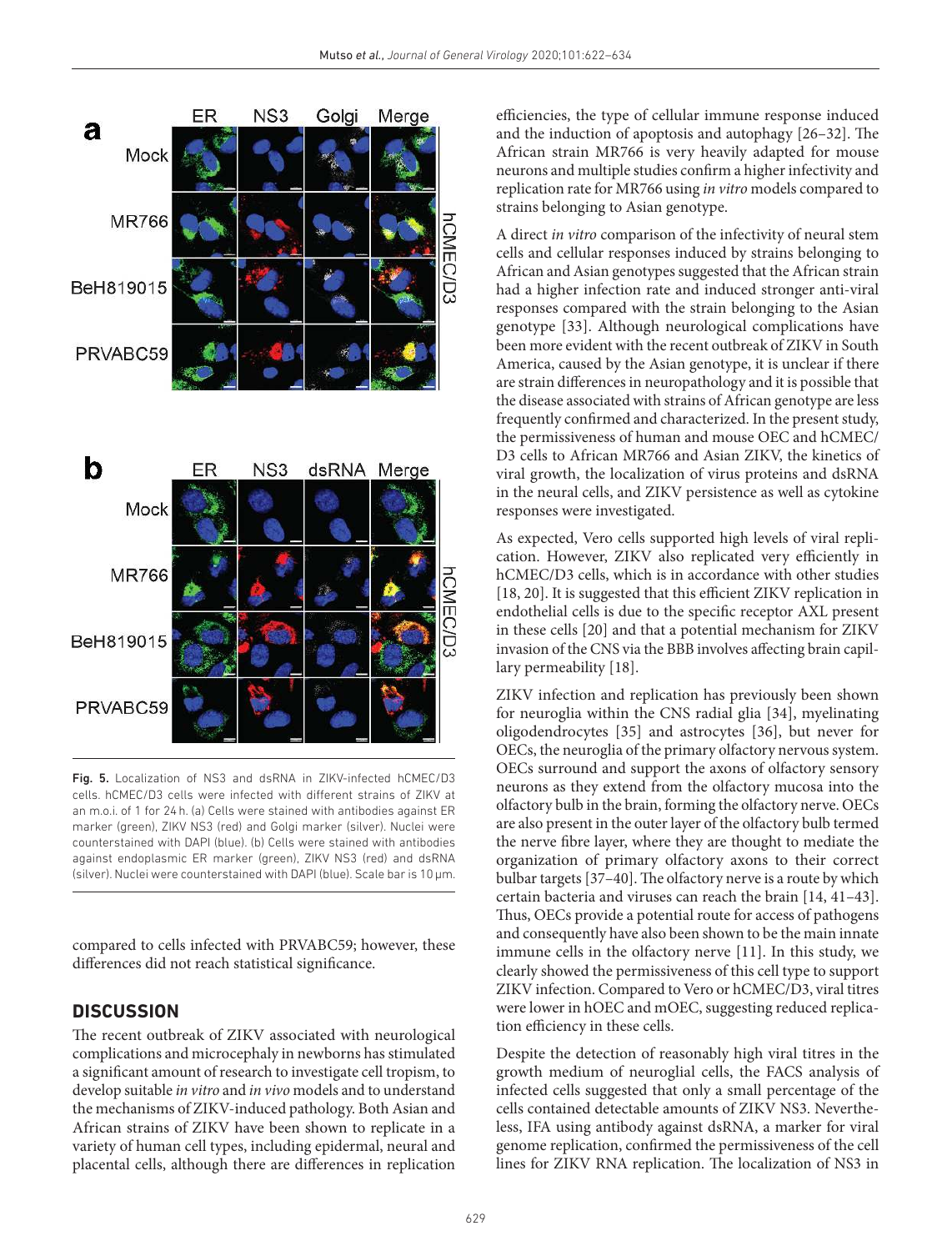

Fig. 6. ZIKV can establish persistent infection in mOEC, hOEC and hCMEC/D3 cell cultures. mOEC, hOEC and hCMEC/D3 cell cultures were infected with three different ZIKV strains for 2 months. After this, cells were collected, total RNA was isolated and viral genome copy numbers were determined using RT-qPCR. The data represent the mean±sem from two independent experiments. ND, not detected. The dotted line indicates the detection limit of the assay (600 viral RNA copies µg−1 total RNA).

the cytoplasm is classical for flaviviruses. Colocalization of dsRNA and NS3 with ER membrane marker indicates that ZIKV replication complexes are, as expected, localized at ER membranes. Identifying other proteins interacting with NS3 and the role of these complexes in the coordination of replication steps and pathways could provide a target for impeding or interrupting viral replication.

The infection of Vero cells resulted in readily visible CPE from 3 to 5 days p.i.; this coincided with a decline in cell viability. Interestingly, no CPE was detected in neuroglial cells. Some studies have given insights into the possibility of persistent ZIKV infection. ZIKV was shown to persist in primary human foetal neural progenitors for at least 1 month with no activation of cytokine responses despite some cell death occurring [33]. Recently, a study on Sertoli cells showed that even after 6 weeks, cells were producing virions, suggesting that Sertoli cells are a major reservoir of virus [44]. In vivo studies in rhesus monkeys provide evidence of ZIKV persistence in the CNS and lymph nodes [45]. Mladinich et al. [18] reported the presence of ZIKV in primary human brain microvascular endothelial cells and

hCMEC/D3 cultures at 9 days p.i. without CPE development and suggested that these cells could be susceptible to persistent infection. Here, we confirmed that ZIKV indeed develops persistent infection in hCMEC/D3 cells; even after 2 months of infection ZIKV RNA is present in these cells at high copy numbers and production of infectious virions was observed. In contrast, no particle production was observed for persistently infected mOEC or hOEC cells. There are two possible explanations for the absence of virus production in these cell lines. It is possible that these cells harbour defective but replicating viral genomes and lost the ability to produce plaques. It may also be that it was not possible to detect virus produced in these cells using standard assays (plaque assay) as the yield of infectious virus was below the detection level of the plaque assay. These results suggest that brain endothelial cells may act as a reservoir for ZIKV and a potential route for virus to reach to the brain. Additionally, persistent infection could be detected after 2 months in hOECs, albeit to a lesser extent and in a ZIKV strain/genotype- specific manner. The fact that the African strain, MR766, is heavily adapted for neurons compared to recent strains of the Asian genotype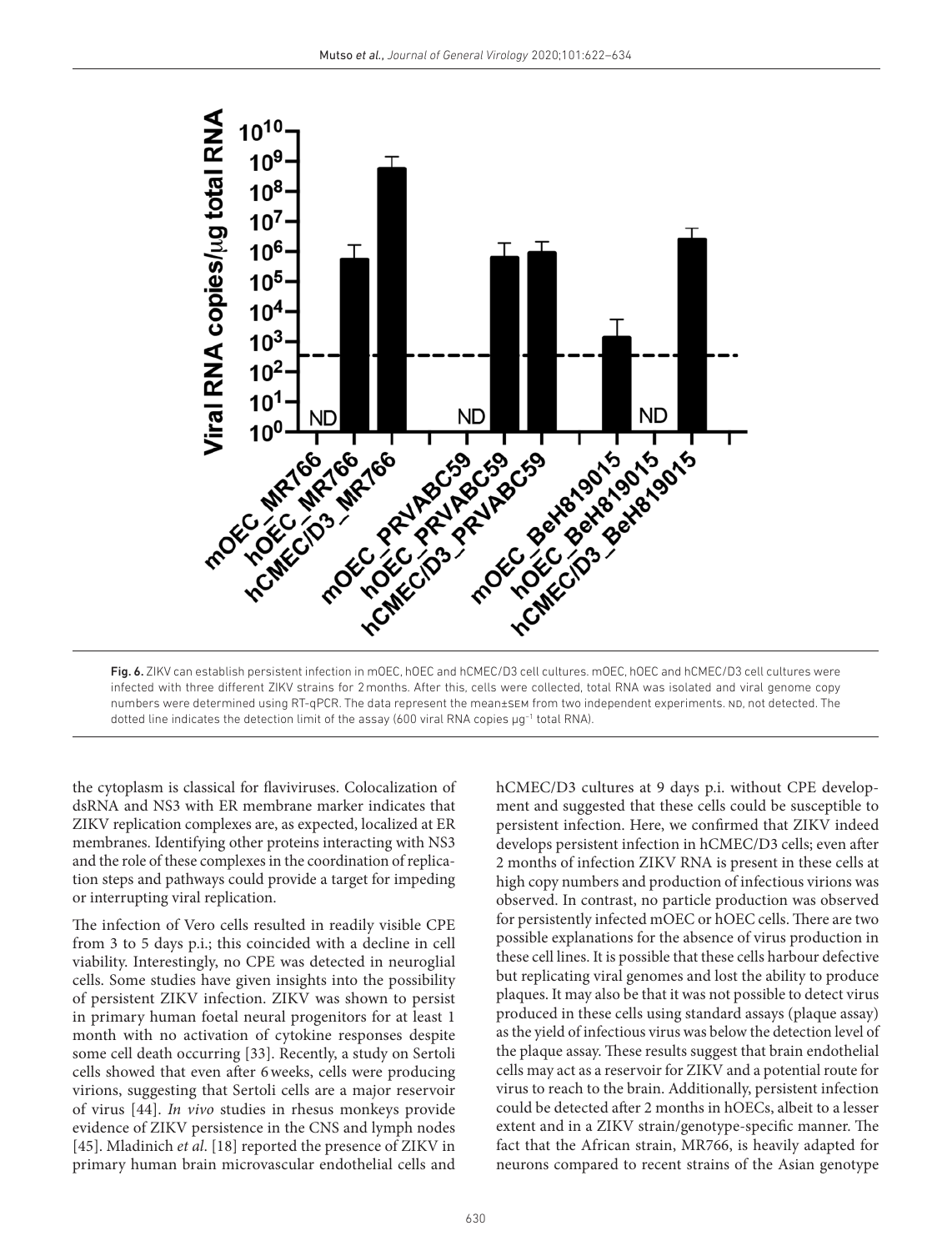

Fig. 7. Proliferation of uninfected and 2-month persistently infected cells. (a) hCMEC/D3 (uninfected), hCMEC/D3\_MR766 and hCMEC/ D3\_PRVABC59 cells or (b) hOEC (uninfected), hOEC\_MR766 and hOEC\_PRVABC59 cells were seeded on 24-well plate at a density of 50 000 cells per well. At days 1, 3 and 5 post- seeding the total cell numbers were counted. The data represent the mean±sem from three independent experiments.

might explain the observed advantage of MR766 in these types of studies.

Mladnich et al. reported persistent ZIKV infection of primary human brain microvascular cells and suggested the involvement of the ISG15/IFN pathway in persistence, similar to that reported for hepatitis C virus [18]. How ZIKV is able to sustain stable infection without cytotoxicity remains to be resolved. Acutely infected cells produced high levels of proinflammatory chemokines, including CCL2, CCL3, CCL4, CCL5 and CXCL8, which could contribute to CNS inflammation during ZIKV infection in vivo by promoting the recruitment of various leukocytes into the CNS. CXCL8 (IL-8) and CCL3 (MIP-1α) could potentially recruit neutrophils, whilst CCL4 (MIP-1*β*) may recruit monocytes and NK cells. In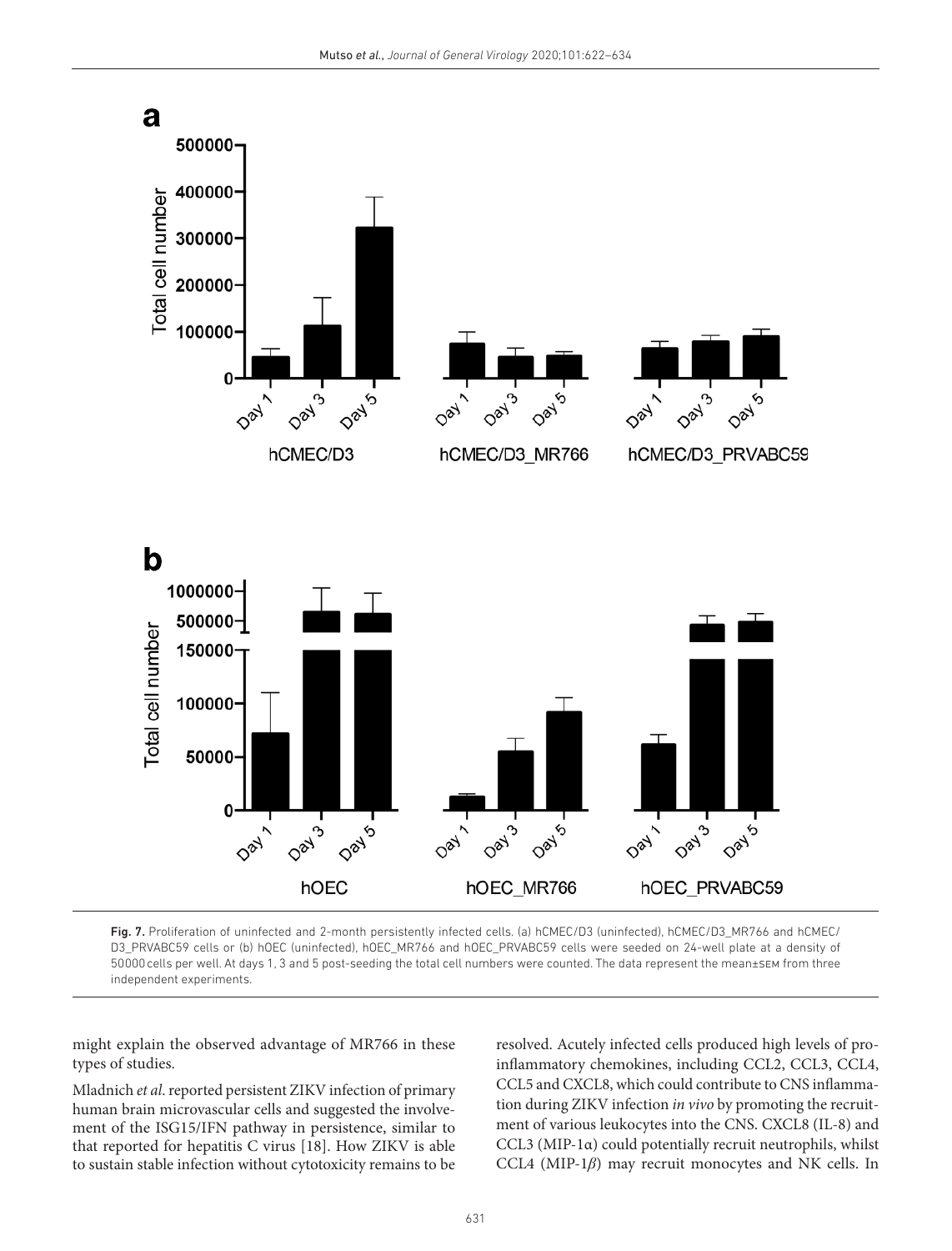

Fig. 8. Chemokine levels in ZIKV MR766- or PRVABC59-infected hCMEC/D3 and hOEC cell cultures. hCMEC/D3 and hOEC cells were infected with ZIKV MR766 or PRVABC59 at an m.o.i. of 1; control cells were mock infected. At 24 h p.i. growth media were collected, clarified by centrifugation and assessed for levels of CCL2, CCL3, CCL4, CCL5 and CXCL8. The data represent the mean±sem from two independent experiments. \*\**P*<0.01, \*\*\**P*<0.001 and \*\*\*\**P*<0.0001 [infected cells (*n*=4) compared to uninfected cells (*n*=2)]. *P* values were determined by one-way ANOVA, followed by Tukey's multiple comparison test.

particular, CCL2 (MCP-1), induced by flavivirus infection in various cells [46–48], could drive the recruitment of bone marrow-derived CCR2hi inflammatory monocytes into the CNS in neuronal infection, as it does in other flavivirus models, to promote immunopathology [48, 49]. In the case of foetal neuronal infection, however, the extent to which this would recruit foetal monocytes or even maternal inflammatory monocytes is unclear. Later in infection sustained CCL5 production would likely drive maximal recruitment of the adaptive virus- specific T cell effectors that could clear virus. All these chemokines are chemoattractant for innate immune cells, consistent with their induction by flaviviruses early in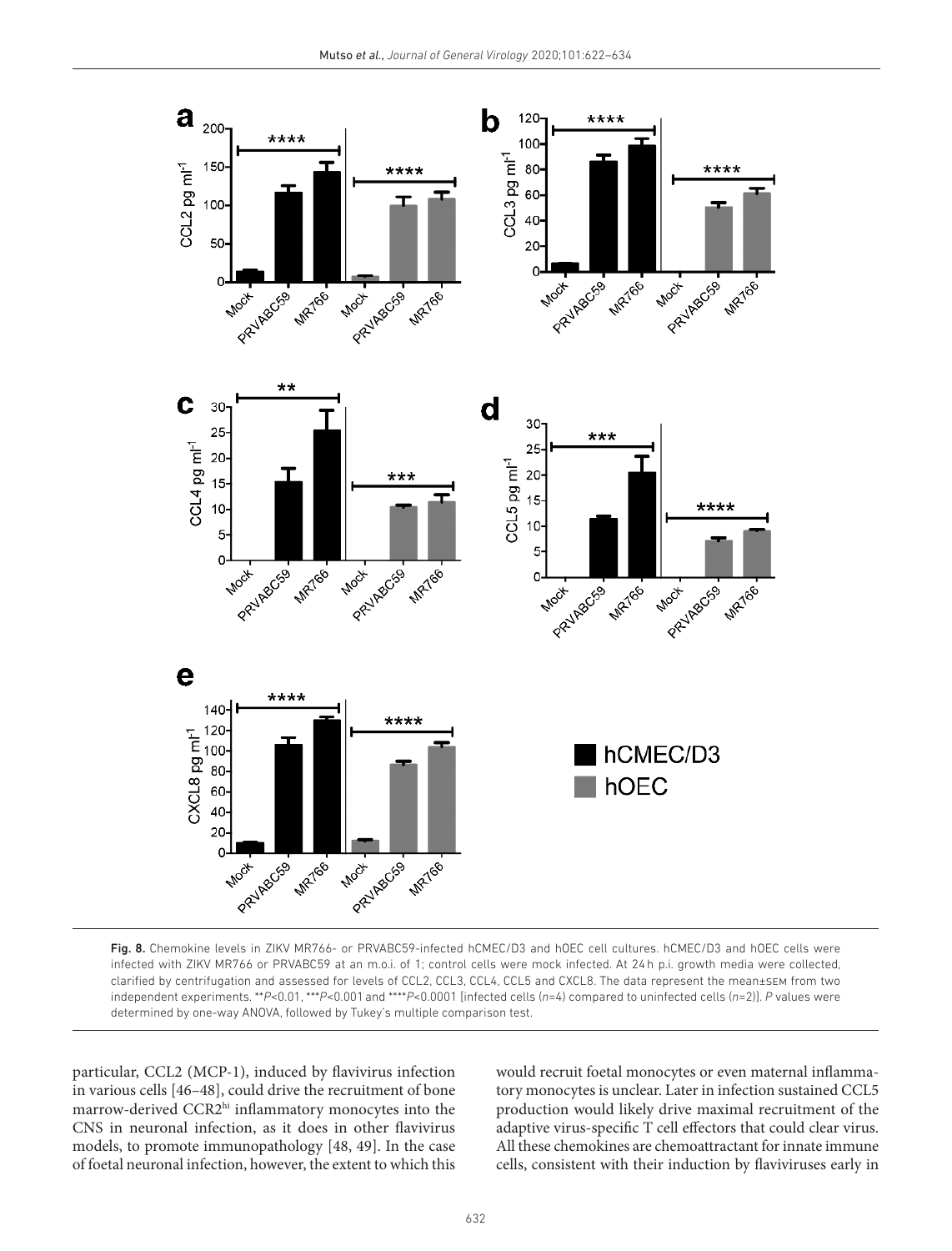infection, but each chemokine also has multiple functions in addition to chemoattraction [50, 51]. Given that many chemokines engage with multiple receptors, and all of the receptors for pro-inflammatory chemokines engage with multiple chemokines, it is presumably the combination of different receptors on individual cell types, activated by the differential concentration of each chemokine produced, that finally determines what cells migrate to the infected tissues and how each cell responds.

Overall, the growth kinetics analysis, replication efficiency studies, localization studies and cytokine expression studies suggest that neuroglial and brain endothelial cells are susceptible to ZIKV infection. Specifically, the fact that both olfactory ensheathing neuroglial cells and brain microvascular cells could support ZIKV replication may relate to the ability of the virus to enter the CNS via the olfactory nerve or via the BBB. The persistent infection detected without demonstrable CPE suggests that neuroglial cells and brain endothelial cells could provide a useful model for further investigation of intrinsic mechanism(s) responsible for reduced viral entry, RNA replication and/or virion formation. Use of these models can further promote our understanding of ZIKV- induced neuropathology.

#### Funding information

This work was supported by Australian National Health and Medical Research Council (NHMRC) grant 1079086 to S. M., Australian Research Council Discovery grant DP150104495 and a Clem Jones Foundation grant to J. E. and J. S. and by a University of Tartu grant to E. Ž. and A. M. S. M. is the recipient of an NHMRC Senior Research Fellowship (1154347).

#### Conflicts of interest

The authors declare that there are no conflicts of interest.

#### References

- 1. Dick GWA, Kitchen SF, Haddow AJ. Zika virus. I. isolations and serological specificity. *Trans R Soc Trop Med Hyg* 1952;46:509–520.
- 2. Duffy MR, Chen T-H, Hancock WT, Powers AM, Kool JL et al. Zika virus outbreak on YAP Island, Federated states of Micronesia. *N Engl J Med* 2009;360:2536–2543.
- 3. Hayes EB. Zika virus outside Africa. *Emerg Infect Dis* 2009;15:1347–1350.
- 4. Cao-Lormeau V-M, Roche C, Teissier A, Robin E, Berry A-L et al. Zika virus, French Polynesia, South Pacific, 2013. *Emerg Infect Dis* 2014;20:1084–1086.
- 5. Musso D, Nilles EJ, Cao-Lormeau V-M. Rapid spread of emerging Zika virus in the Pacific area. *Clin Microbiol Infect* 2014;20:O595–O596.
- 6. Oehler E, Watrin L, Larre P, Leparc- Goffart I, Lastere S *et al*. Zika virus infection complicated by Guillain-Barre syndrome--case report, French Polynesia, December 2013. *Euro Surveill* 2014;19:20720.
- 7. Watrin L, Ghawché F, Larre P, Neau J-P, Mathis S et al. Guillain-Barré syndrome (42 cases) occurring during a Zika virus outbreak in French Polynesia. *Medicine* 2016;95:e3257.
- 8. Diamond MS, Sitati EM, Friend LD, Higgs S, Shrestha B *et al*. A critical role for induced IgM in the protection against West Nile virus infection. *J Exp Med* 2003;198:1853–1862.
- 9. Suen WW, Prow NA, Hall RA, Bielefeldt- Ohmann H. Mechanism of West Nile virus neuroinvasion: a critical appraisal. *Viruses* 2014;6:2796–2825.
- 10. van Riel D, Verdijk R, Kuiken T. The olfactory nerve: a shortcut for influenza and other viral diseases into the central nervous system. *J Pathol* 2015;235:277–287.
- 11. Nazareth L, Lineburg KE, Chuah MI, Tello Velasquez J, Chehrehasa F *et al*. Olfactory Ensheathing cells are the main phagocytic cells that remove axon debris during early development of the olfactory system. *J Comp Neurol* 2015;523:479–494.
- 12. Panni P, Ferguson IA, Beacham I, Mackay-Sim A, Ekberg JAK *et al*. Phagocytosis of bacteria by olfactory Ensheathing cells and Schwann cells. *Neurosci Lett* 2013;539:65–70.
- 13. Su Z, Chen J, Qiu Y, Yuan Y, Zhu F *et al*. Olfactory Ensheathing cells: the primary innate immunocytes in the olfactory pathway to engulf apoptotic olfactory nerve debris. *Glia* 2013;61:490–503.
- 14. St John JA, Ekberg JAK, Dando SJ, Meedeniya ACB, Horton RE *et al*. *Burkholderia pseudomallei* penetrates the brain via destruction of the olfactory and trigeminal nerves: implications for the pathogenesis of neurological melioidosis. *mBio* 2014;5:e00025.
- 15. Afonso PV, Ozden S, Cumont M-C, Seilhean D, Cartier L et al. Alteration of blood- brain barrier integrity by retroviral infection. *PLoS Pathog* 2008;4:e1000205.
- 16. Biemans EALM, Jäkel L, de Waal RMW, Kuiperij HB, Verbeek MM. Limitations of the hCMEC/D3 cell line as a model for A*β* clearance by the human blood- brain barrier. *J Neurosci Res* 2017;95:1513–1522.
- 17. Kong D, Chen Z, Wang J, Lv Q, Jiang H *et al*. Interaction of factor H-binding protein of Streptococcus suis with globotriaosylceramide promotes the development of meningitis. *Virulence* 2017;8:1290–1302.
- 18. Mladinich MC, Schwedes J, Mackow ER. Zika virus persistently infects and is Basolaterally released from primary human brain microvascular endothelial cells. *mBio* 2017;8:e00952-17.
- 19. Weksler B, Romero IA, Couraud P-O. The hCMEC/D3 cell line as a model of the human blood brain barrier. *Fluids Barriers CNS* 2013;10:16.
- 20. Liu S, DeLalio LJ, Isakson BE, Wang TT. Axl-Mediated productive infection of human endothelial cells by Zika virus. *Circ Res* 2016;119:1183–1189.
- 21. Tello Velasquez J, Watts ME, Todorovic M, Nazareth L, Pastrana E et al. Low-Dose curcumin stimulates proliferation, migration and phagocytic activity of olfactory Ensheathing cells. *PLoS One* 2014;9:e111787.
- 22. Lim F, Martín-Bermejo MJ, García-Escudero V, Gallego-Hernández MT, García- Gómez A *et al*. Reversibly immortalized human olfactory ensheathing glia from an elderly donor maintain neuroregenerative capacity. *Glia* 2010;58:546–558.
- 23. Weksler B, Romero IA, Couraud P-O. The hCMEC/D3 cell line as a model of the human blood brain barrier. *Fluids Barriers CNS* 2013;10:16.
- 24. Mutso M, Saul S, Rausalu K, Susova O, Žusinaite E *et al*. Reverse genetic system, genetically stable reporter viruses and packaged subgenomic replicon based on a Brazilian Zika virus isolate. *J Gen Virol* 2017;98:2712–2724.
- 25. Lanciotti RS, Lambert AJ, Holodniy M, Saavedra S, Signor LDCC. Phylogeny of Zika virus in Western hemisphere, 2015. *Emerg Infect Dis* 2016;22:933–935.
- 26. Cugola FR, Fernandes IR, Russo FB, Freitas BC, Dias JLM *et al*. The Brazilian Zika virus strain causes birth defects in experimental models. *Nature* 2016;534:267–271.
- 27. Frumence E, Roche M, Krejbich-Trotot P, El-Kalamouni C, Nativel B *et al*. The South Pacific epidemic strain of Zika virus replicates efficiently in human epithelial A549 cells leading to IFN-*β* production and apoptosis induction. *Virology* 2016;493:217–226.
- 28. Hamel R, Dejarnac O, Wichit S, Ekchariyawat P, Neyret A *et al*. Biology of Zika virus infection in human skin cells. *J Virol* 2015;89:8880–8896.
- 29. Quicke KM, Bowen JR, Johnson EL, McDonald CE, Ma H *et al*. Zika virus infects human placental macrophages. *Cell Host Microbe* 2016;20:83–90.